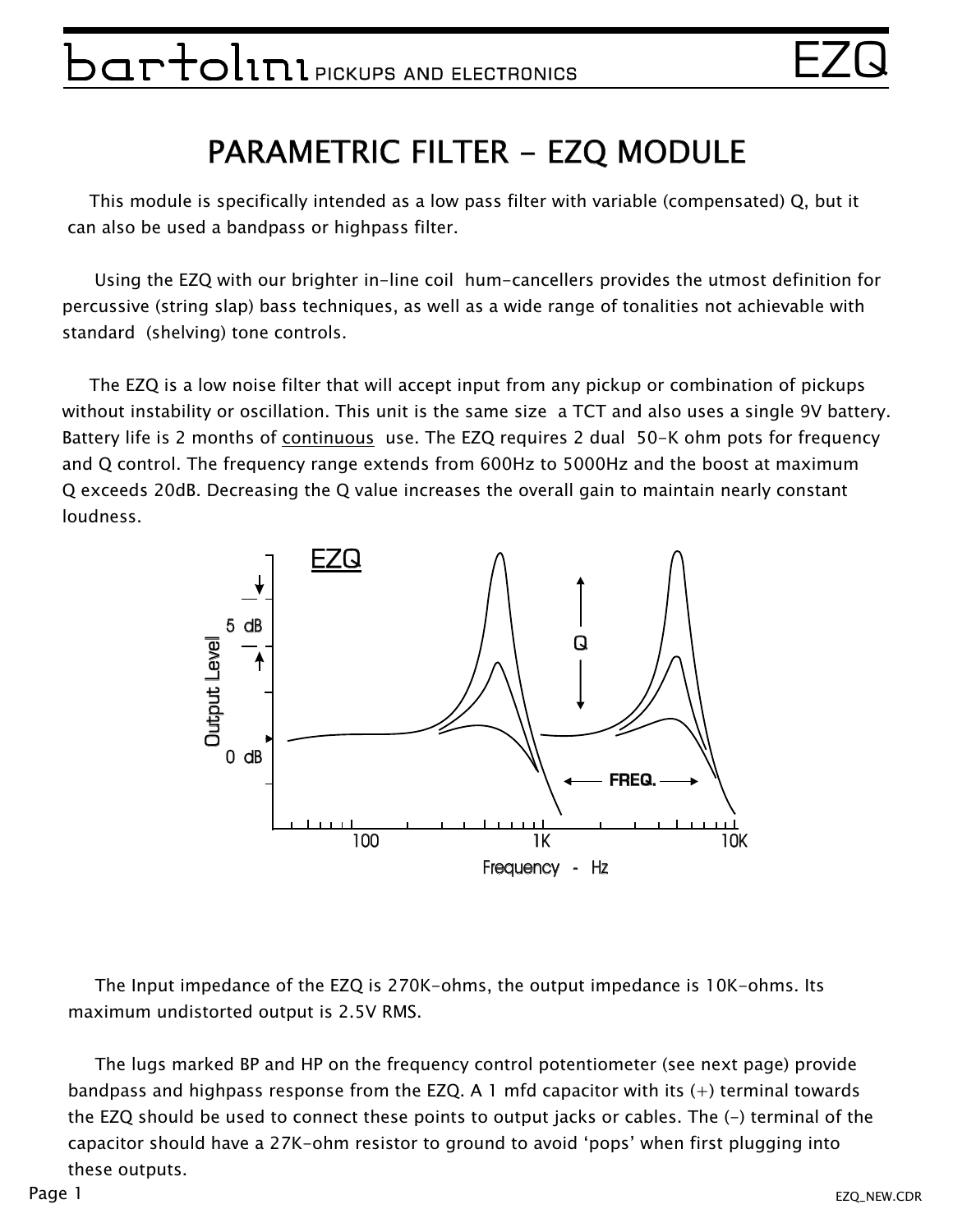# $\Box$ artolini $\blacksquare$ pickups and electronics  $\blacksquare$

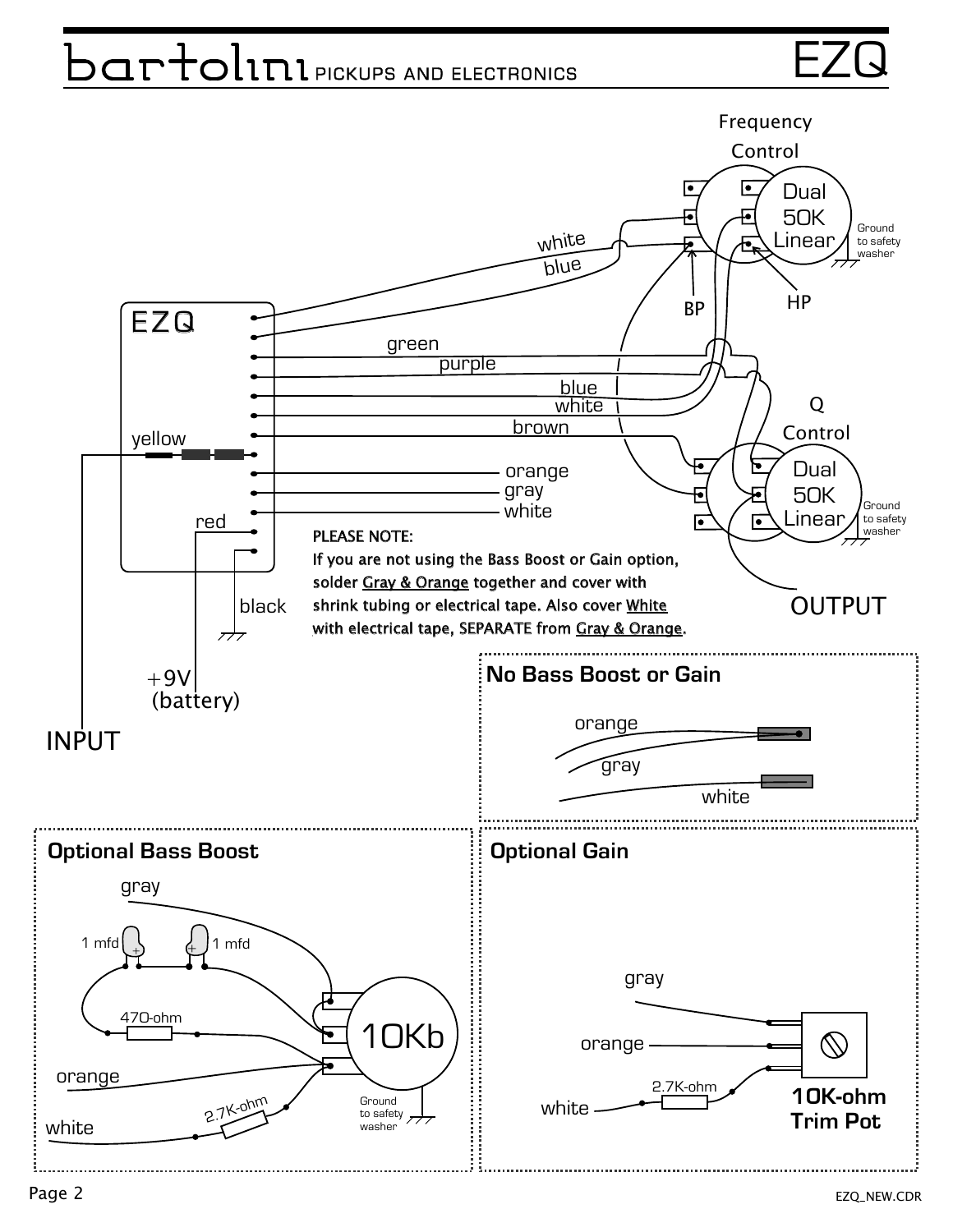# $\mathsf{par}$ d $\mathsf{l}$ nn pickups and electronics